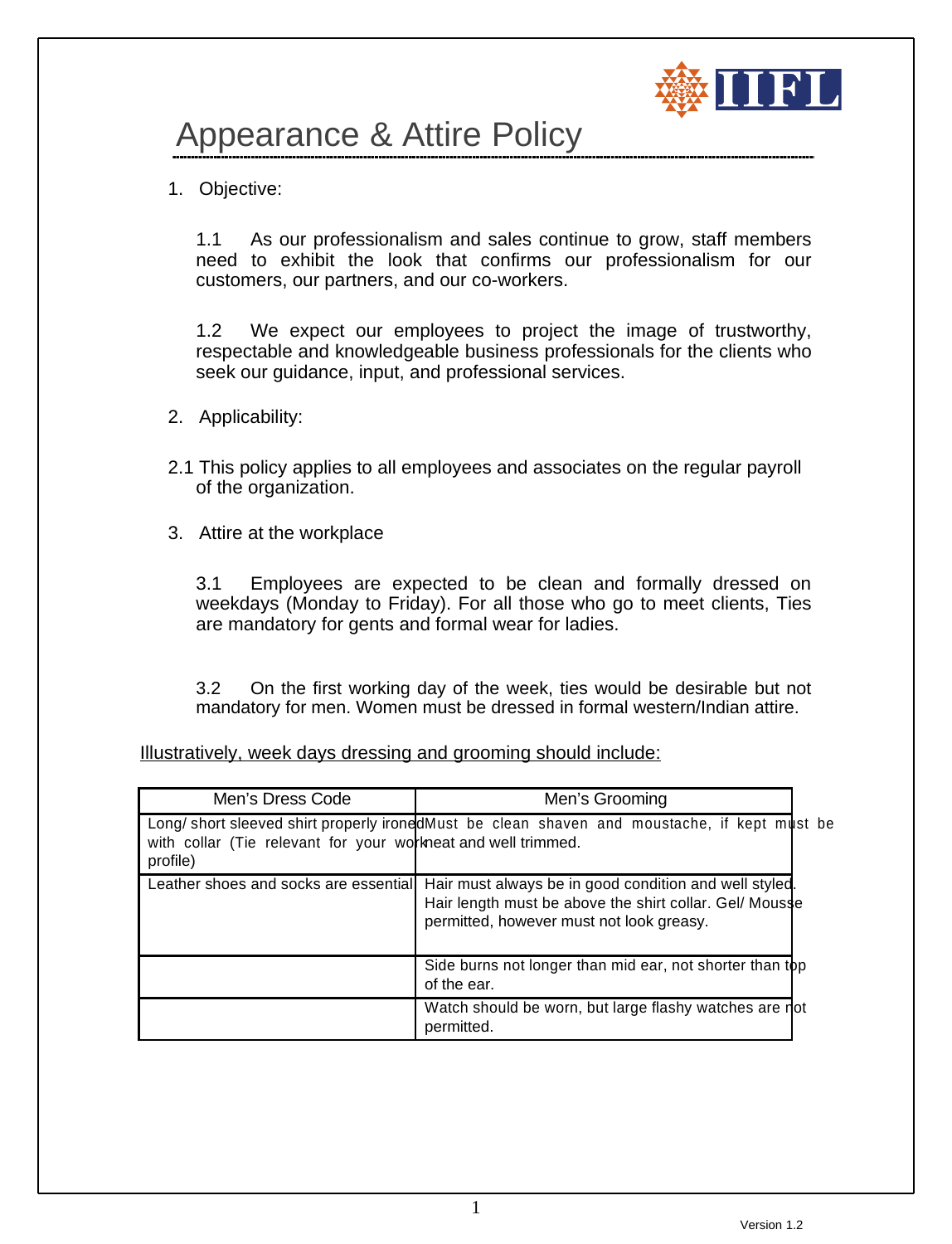# Appearance & Attire Policy

| Women's Dress Code                    | Women's Grooming                                         |      |  |
|---------------------------------------|----------------------------------------------------------|------|--|
| Dressy two piece knit suits or sets.  | Hair should always be in good condition and well-styled. |      |  |
| Skirts that are below the knee.       | Watch should be worn, large flashy watches<br>permitted. | Inot |  |
| Shirts with matching trousers.        | Make-up if applied must be subtle and applied carefully. |      |  |
| Salwar kameez/ Churidar kameez/ Saree |                                                          |      |  |

### 4. Dress Down Days

4.1 Dress Down Days can be observed on Saturdays. Where in wearing casuals are permitted. This would allow employees to experience the advantages of a more casual and relaxed work atmosphere on Saturdays.

Casuals can include (Dress Down Day's attire):

| Men Casuals                                          | <b>Women Casuals</b>                                                                                                                                 |  |
|------------------------------------------------------|------------------------------------------------------------------------------------------------------------------------------------------------------|--|
| corduroy pants.                                      | Casual shirts,T shirts, sweaters, denims Casual shirts, T-shirts, kurtas, casual dresses, slirts<br>that are below the knee, denims, corduroy pants. |  |
| Conservative athletic or walking shoes.<br>sneakers. | Conservative athletic or walking shoes, sneakers.                                                                                                    |  |

## 5. Attire that is **UNACCED table** at the workplace:

### 5.1 For Men:

- Polo neck T shirts on weekdays.
- Shorts/Bermuda shorts.
- Shirts with potentially offensive words, terms, logos, pictures, cartoons, slogans
- Flashy athletic shoes, flip-flops, slippers, boots are not allowed.

### 5.2 For Women:

- Patch work on jeans.
- Inappropriate slacks, dressy capris or pants include jeans, sweatpants, exercise pants, Bermuda shorts, and shorts.

• Dress and skirt length should be at a length below the knee level at which you can sit comfortably in public.

• Mini-skirts, sun dresses, beach dresses, and spaghetti-strap dresses are inappropriate for the workplace.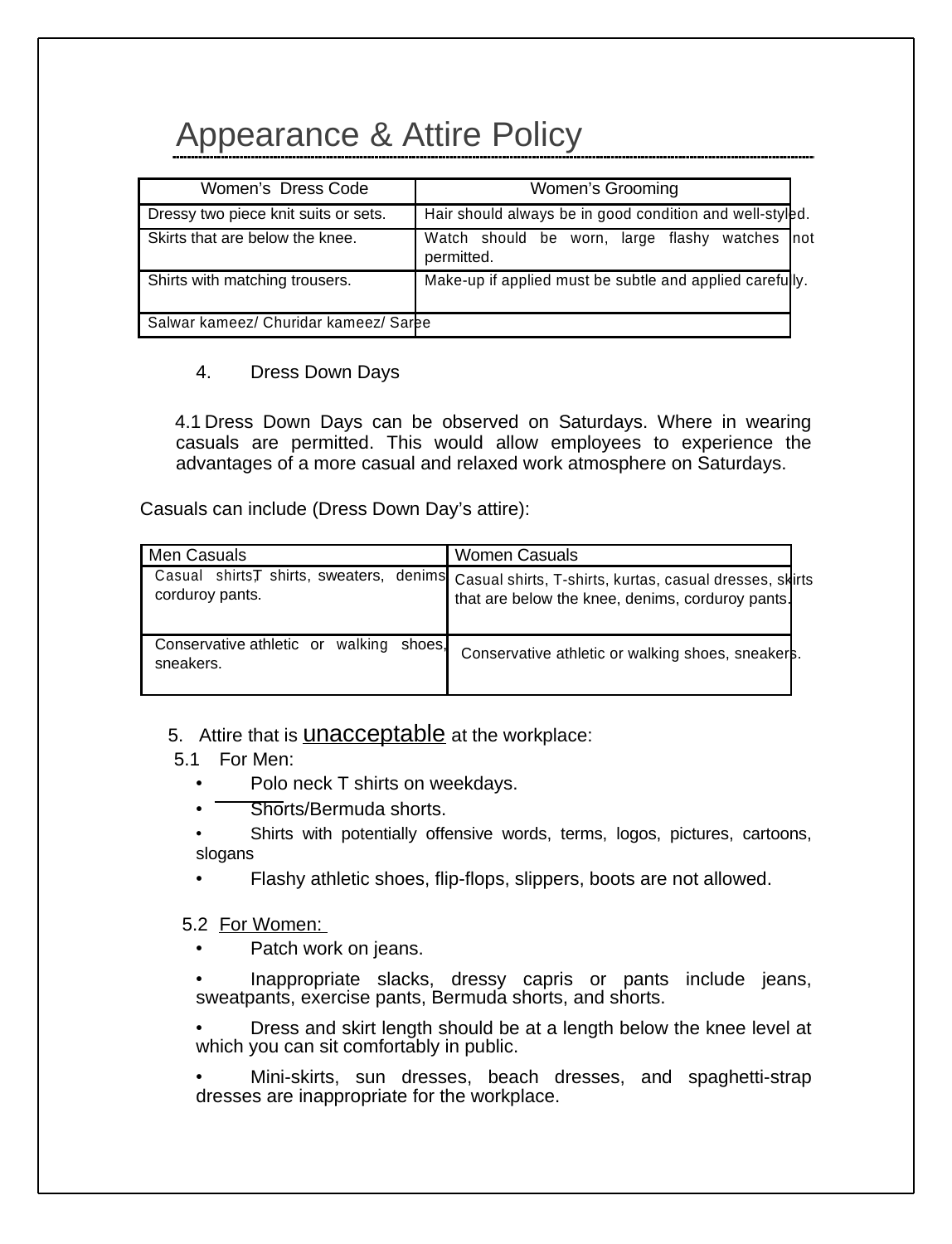Version 1.2